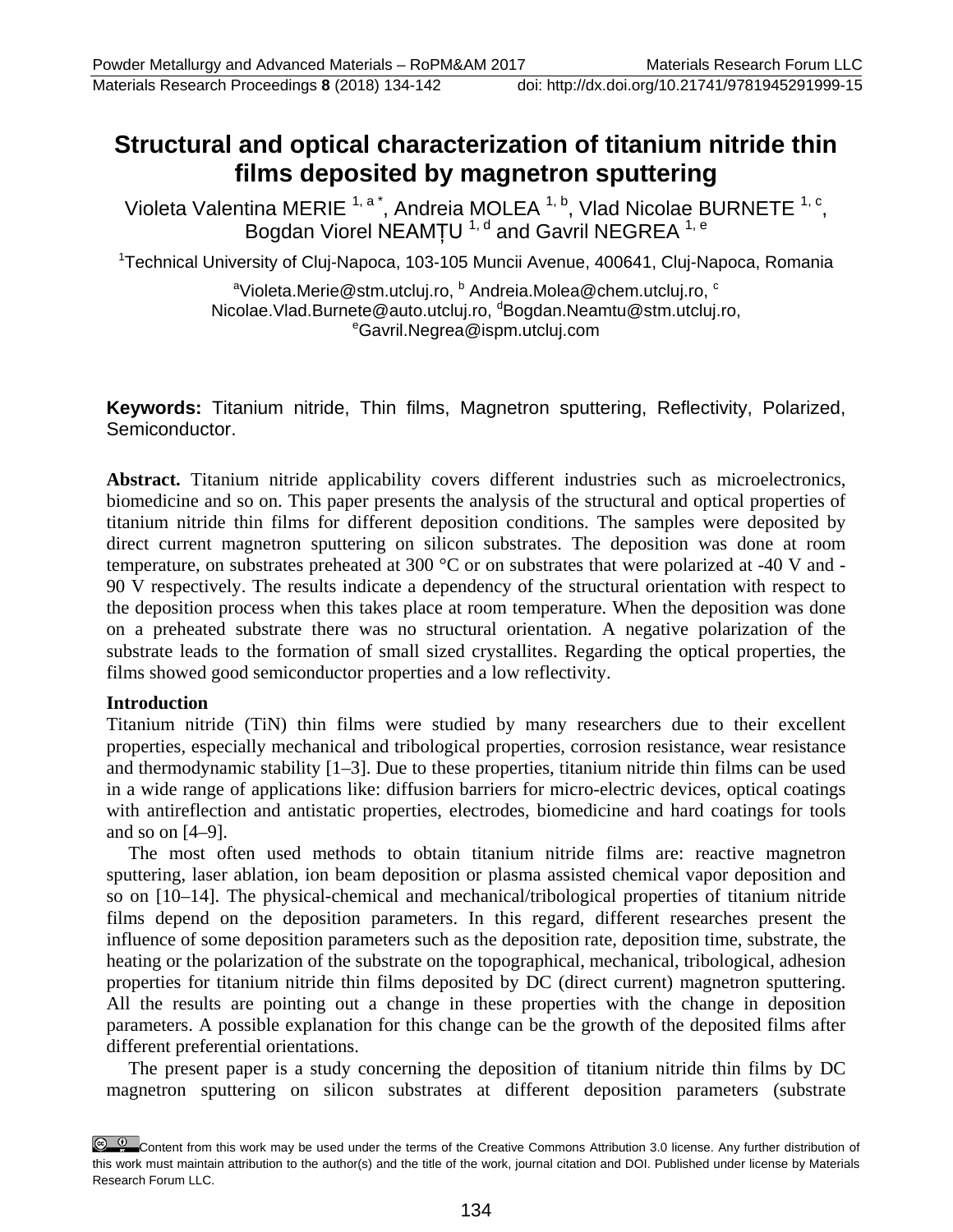temperature, substrate bias voltage, deposition time) and the structural and optical characterization of the obtained thin films.

### **Materials and Methods**

# **Deposition of titanium nitride thin films**

The deposition of titanium nitride films was done by direct current reactive magnetron sputtering method, using 99.99 % purity titanium target and silicon Si (100) substrate. The experimental procedure details are presented in previously published work of the authors [4]. The parameters for titanium nitride films deposition were: (i) deposition time (10, 20 and 40 minutes) with the substrate (RT) at room temperature, (ii) deposition time (20 minutes) with the substrate at a temperature of 300 °C and (iii) deposition time (20 minutes) and polarization of the substrate at - 40 V and -90 V. These studies were conducted in order to determine the influence of the deposition conditions on the structural and optical properties of titanium nitride films destined for MEMS devices applications.

### **Characterization of titanium nitride thin films**

X-ray diffraction analysis was carried out with an Inel Equinox 3000 diffractometer using a cobalt radiation ( $\lambda_1$ =1.7889 Å,  $\lambda_2$ =1.7928 Å). The patterns were evaluated using JPCDS 87-0633. The mean crystallite size and lattice strain were calculated using the Williamson-Hall method. According to this method, the broadening of the diffraction line, β, is given by the sum of the broadening introduced by the crystallite size,  $\beta_d$ , and the broadening introduced by the internal strain,  $\beta_{\epsilon}$  (equation (1)). These two parameters can be calculated using the equations (2) and (3) as follows [15]:

$$
\beta = \beta_d + \beta_{\varepsilon} \tag{1}
$$

$$
\beta_d = \frac{K \lambda}{D \cdot \cos \theta} \tag{2}
$$

$$
\beta_{\varepsilon} = 4 \cdot \varepsilon \cdot tg\theta \tag{3}
$$

Where K is Scherrer's constant,  $\lambda$  is the wavelength of the X-ray radiation, D is the mean crystallite size, θ is the Bragg angle while ε represents the internal strain. Starting from the equations mentioned above and the graphical plotting of the dependency  $\beta$ ·cos $\theta = f(4 \cdot \sin \theta)$ , the mean crystallite size and the internal strain can be determined. Thus, the internal strain is given by the line's slope while the mean crystallite size is given by the intersection between the line and the Y axis ( $β \cdot cosθ$ ).

UV-Vis spectroscopy studies were conducted in order to determine the optical properties of the films. Using an aluminum mirror as reference, the diffuse reflectance spectra were measured at 8° with a Lambda 35 Perkin-Elmer spectrometer equipped with an integrated sphere. The energy band gap of the titanium nitride films was determined based on the Kubelka-Munk function [16].

### **Results and discussions**

XRD patterns of the titanium nitride films deposited at different deposition time are presented in Fig. 1. The crystalline phase of titanium nitride was identified based on JPCDS standard diffraction no. 87-0633. Based on the results obtained using the Williamson-Hall relation, it was observed that the increase in deposition time tends to decrease the structural parameters, i.e. crystallite size, lattice strain and cell volume (Table 1). It was also observed that for a deposition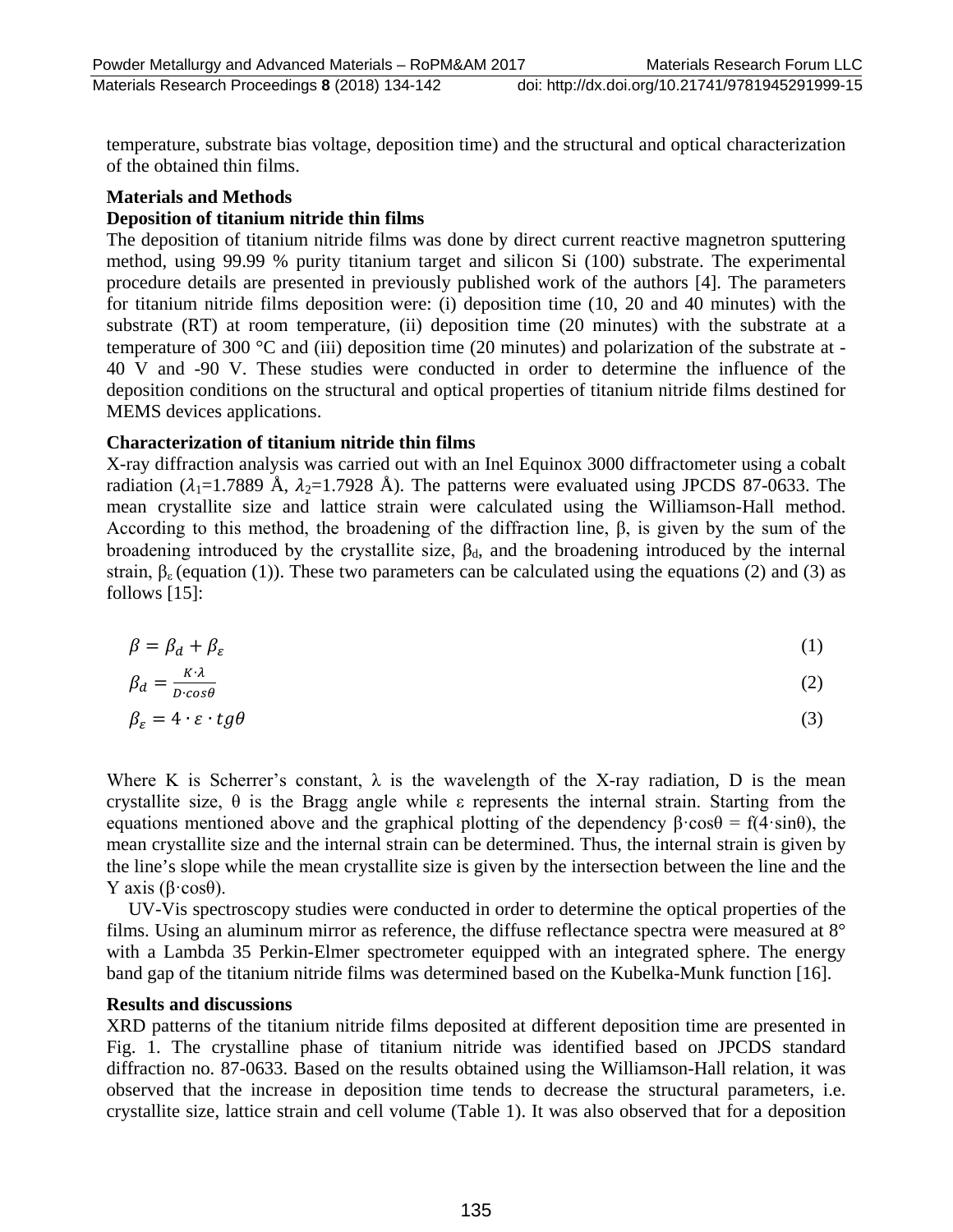time of 10 minutes, the titanium nitride film has a textural orientation in the (111) crystalline plane, while when increasing the deposition time to 40 minutes, the preferred orientation of the deposited titanium nitride film changes to the (220) crystalline plane.



**Fig. 1.** XRD patterns of titanium nitride thin films deposited at different deposition time on a silicon substrate at room temperature.

The change in the preferred orientation, confirmed by other authors like [10, 14, 17], can be attributed to the increased energy of the bombarding particles from titanium target. Another cause for the change in the structural parameters with the increase in the deposition time can be the change in the preferred orientation, which can deform the cell parameters and to the increased thickness of the film [10]. According to the theoretical calculation, titanium nitride films thickness increased  $(0.27 \mu m, 0.55 \mu m$  and  $1.10 \mu m$ ) with the deposition time  $(10, 20 \mu m)$  and 40 minutes). However, the change in lattice strain can be explain due to the presence of the  $(TiN)_{.76}$  (JCPDS file no. 01-087-0626), (TiN).88 (JCPDS file no. 01-087-0630) and TiN (JCPDS file no. 01-087-0633) compounds in the structure of the deposited films. For instance, the presence of the  $TiN<sub>0.76</sub>$  leads to the change in 20 angle from 50.68  $\degree$  (specific to the stoichiometric compound TiN) to 49.97  $\degree$  in the case of the (200) crystalline plane. The values of the lattice strain given in Table 1 are the average values obtained for each film and they are influenced by the quantity of nonstoichiometric compounds. The presence of non-stoichiometric compounds was also reported by other researchers [18, 19].

Fig. 2 presents the XRD patterns for the titanium nitride film deposited on the silicon substrate preheated at 300 ºC and the titanium nitride film deposited on the silicon substrates negatively biased at -40 V and -90 V respectively, when the deposition time was kept constant at 20 minutes. It is obvious that the deposition parameters have a strong influence on the chemical composition and, implicitly, on the properties of the investigated thin films. As mentioned above, nonstoichiometric compounds exist in the deposited thin films. Their existence determines a shift to the left of the peaks. We assume that the shift is more significant in the case of titanium nitride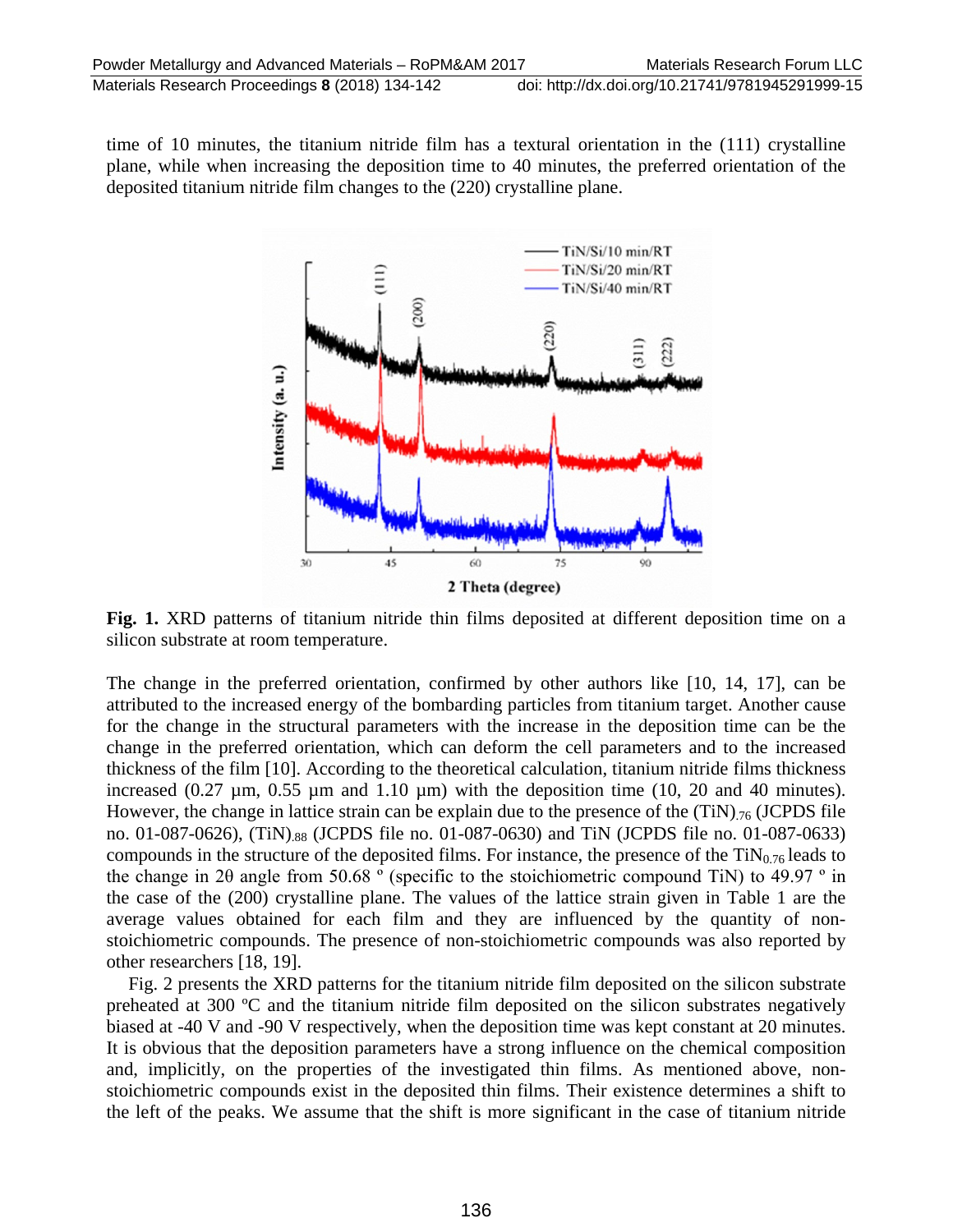thin films that are containing higher quantities of non-stoichiometric compounds. When the silicon substrate was polarized at -40 V and -90 V for a deposition time of 20 minutes, compared to the un-polarized film, it was observed a decrease in crystallite size titanium nitride films (Table 1) from 21 nm for the un-polarized titanium nitride film to 16-17 nm for titanium nitride film for the polarized substrate. According to Benegra et al. [20] a decrease of crystallite size with the increase of negative bias can be explained by the fact that the pulsed power may not only increase the impinging atom energy, but it may also increase the ion current densities.

| <b>Samples</b>                     | Average          | Lattice | <b>Cell volume</b> |
|------------------------------------|------------------|---------|--------------------|
|                                    | crystallite size | strain  | $\mathbf{A}^3$     |
|                                    | [nm]             | $[\%]$  |                    |
| TiN/Si/10 min                      | 37               | 0.379   | 12.73              |
| $TiN/Si/20$ min                    | 21               | 0.272   | 12.70              |
| $TiN/Si/40$ min                    | 17               | 0.160   | 12.69              |
| TiN/Si/20 min/300 $\mathrm{^{0}C}$ | 17               | 0.210   | 12.70              |
| $TiN/Si/20$ min/-40 V              | 17               | 0.585   | 12.73              |
| $TiN/Si/20$ min/-90 V              | 16               | 0.930   | 12.73              |
| <b>TiN/JPCDS 87-0633</b>           |                  |         | 12.73              |

**Table 1.** Structural parameters of titanium nitride thin films



**Fig. 2.** XRD patterns of titanium nitride films deposited on substrates heated at a temperature 300 °C and polarized at -40 V and -90 V for 20 minutes.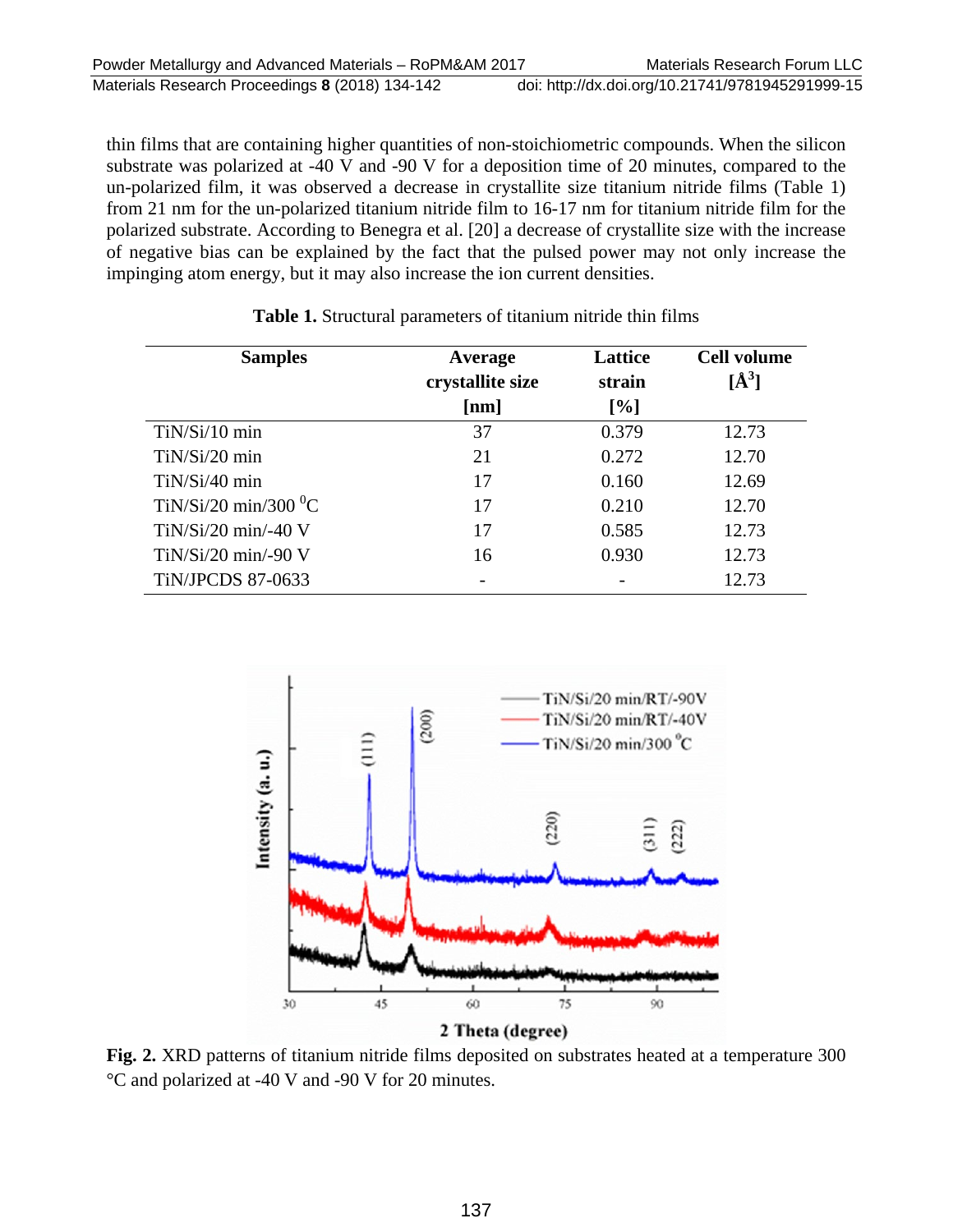Fig. 3 shows the specular reflectance of titanium nitride films deposited on silicon substrates at room temperature at different deposition times. All the films exhibit a low reflectivity, between 300 nm and 500 nm, but as the wavelength increases to the infrared region, the reflectance also increases, especially for the titanium nitride film deposited for 20 minutes which has a of reflectance nearly 60 %.



**Fig. 3.** Reflectance spectra of titanium nitride films deposited at different deposition time on a silicon substrate at room temperature.



**Fig. 4.** Energy band gap of titanium nitride films deposited at different deposition time on silicon substrate at room temperature.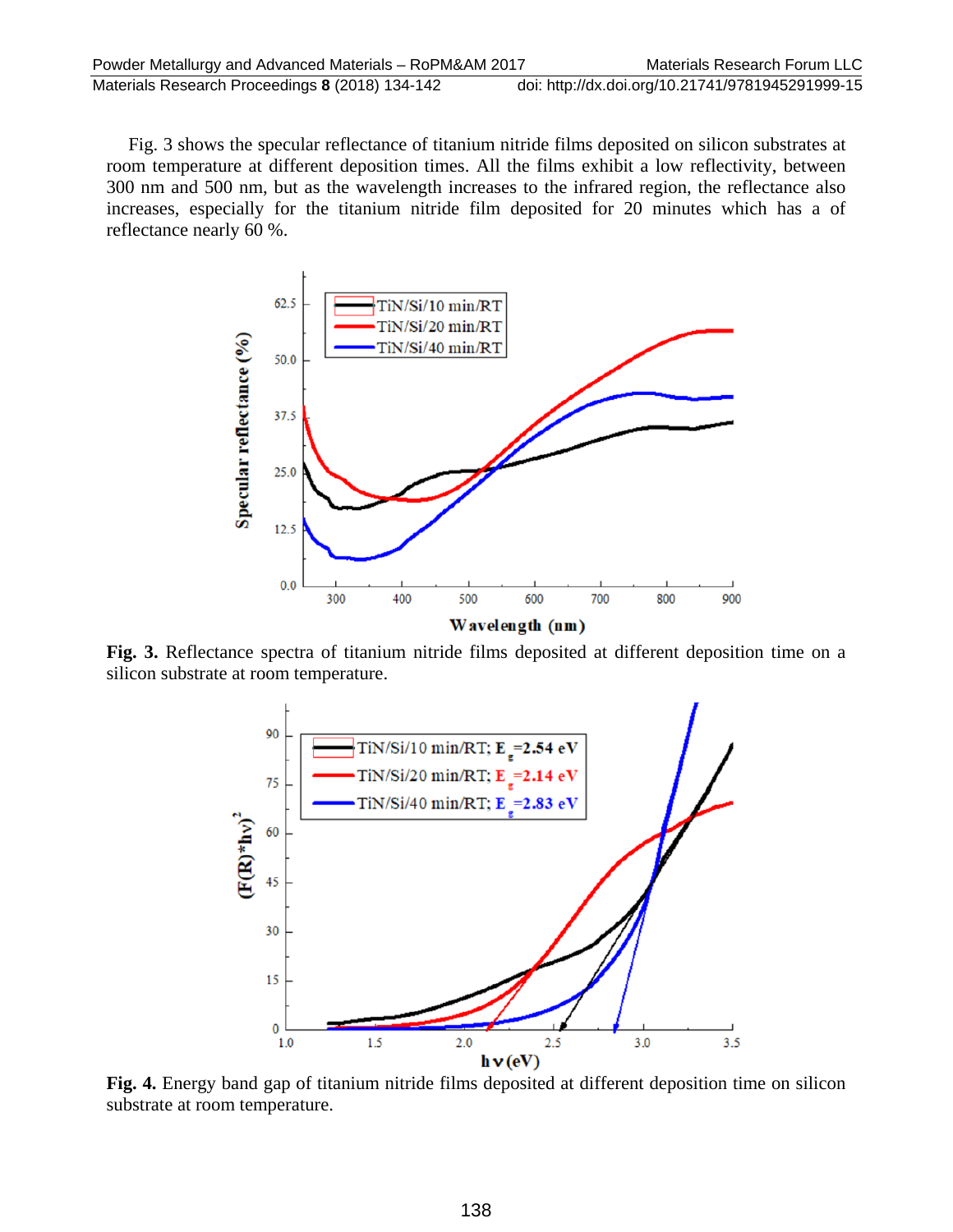Materials Research Proceedings **8** (2018) 134-142 doi: http://dx.doi.org/10.21741/9781945291999-15

The energy band gaps suggest that the titanium nitride films deposited at different deposition times are semiconducting materials (Fig. 4). The titanium nitride film deposited for 20 minutes exhibit a lower energy band gap (2.14 eV) than the films deposited for 10 and 40 minutes, respectively (2.54 eV and 2.83 eV).

A red-shifting in the optical energy of titanium nitride film deposited for 20 minutes, compared to the film deposited for 10 minutes can be attributed to the increase in the film thickness and with the change in the textural orientation from (111) crystalline plane to (220) crystalline plane, which also implied an increase in the roughness of the films [4]. According to Kiran et al. [21] the change in the titanium nitride films thickness causes a shift in the optical edge and therefore a change in the band structure of the films.

Fig. 5 presents the reflectance spectra of the titanium nitride films deposited for 20 minutes on a silicon substrate heated at 300 °C and on substrates, at room temperature, to which a negative bias-voltage of -40 V and -90 V respectively was applied. Compared to the titanium nitride film deposited on the silicon substrate heated at 300 °C, which have a reflectivity between 300 nm and 500 nm, the titanium nitride films deposited on a substrate with different voltage bias, the reflectivity increases to between 500 nm and 900 nm.



**Fig. 5.** Reflectance spectra of titanium nitride films deposited for 20 minutes on a silicon substrate preheated at 300 °C and deposited on a substrate at room temperature and polarized at -40 V and - 90 V.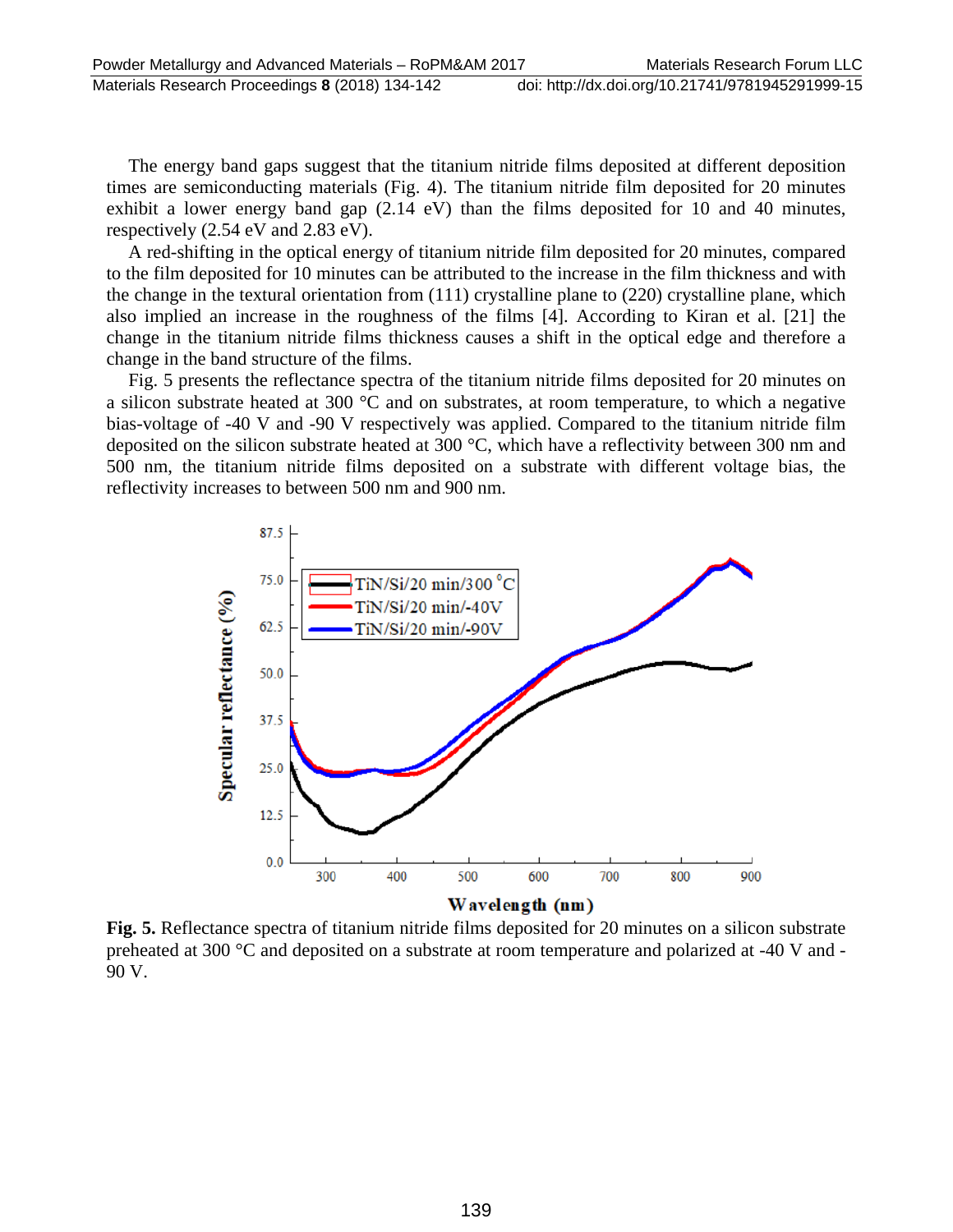

**Fig. 6.** Energy band gap of titanium nitride films deposited on a silicon substrate preheated at 300 °C and deposited on substrate at room temperature and a voltage bias of -40 V and -90 V.

The crystalline degree of the titanium nitride film deposited on a substrate heated at 300 °C increases compared to the titanium nitride film deposited on un-heated substrate. The energy band gap (Fig. 6) also increases due to the blue-shifting of the optical response. The latter is caused by a decrease in the crystallite size that implies band structure modifications due to cell size and by the fact that titanium nitride film deposited on a heated substrate do not present a textural orientation unlike the titanium nitride film deposited on an un-heated substrate [22]. The blue-shifting of the optical response was also observed for the films deposited at negative bias voltage. This can be also attributed to the decrease in the crystallite size.

It can be concluded that titanium nitride films exhibit semiconducting properties based on the structural and optical characterization of titanium nitride films deposited on silicon substrate at different deposition conditions. As a result, titanium nitride films may have possible applications in solar cells, optoelectronics or microelectronic-mechanical devices.

#### **Summary**

The deposition of titanium nitride films on a silicon Si (100) substrate at different deposition parameters influences the structural and optical properties of the material. Thus, when the deposition time increases from 10 to 40 minutes and the deposition is done on silicon substrates at room temperature, the textural orientation changes from  $(111)$  orientation to the  $(220)$  crystalline plane due to increase in both the energy of the bombarding particles of the titanium target and in the film thickness. Heating of the silicon substrate at 300 °C leads to an increase of crystallinity, but the titanium nitride film does not present a textural orientation. Applying a negative bias voltage to the substrate leads to the formation of titanium nitride films with small crystallite size. By optical means, titanium nitride films exhibit semiconducting properties, with a low reflectivity (between 300 nm and 500 nm), but they increase for a wavelength in the infrared region. The energy band gap of the films is also influenced by structural properties (crystallite size and textural orientation) and film thickness.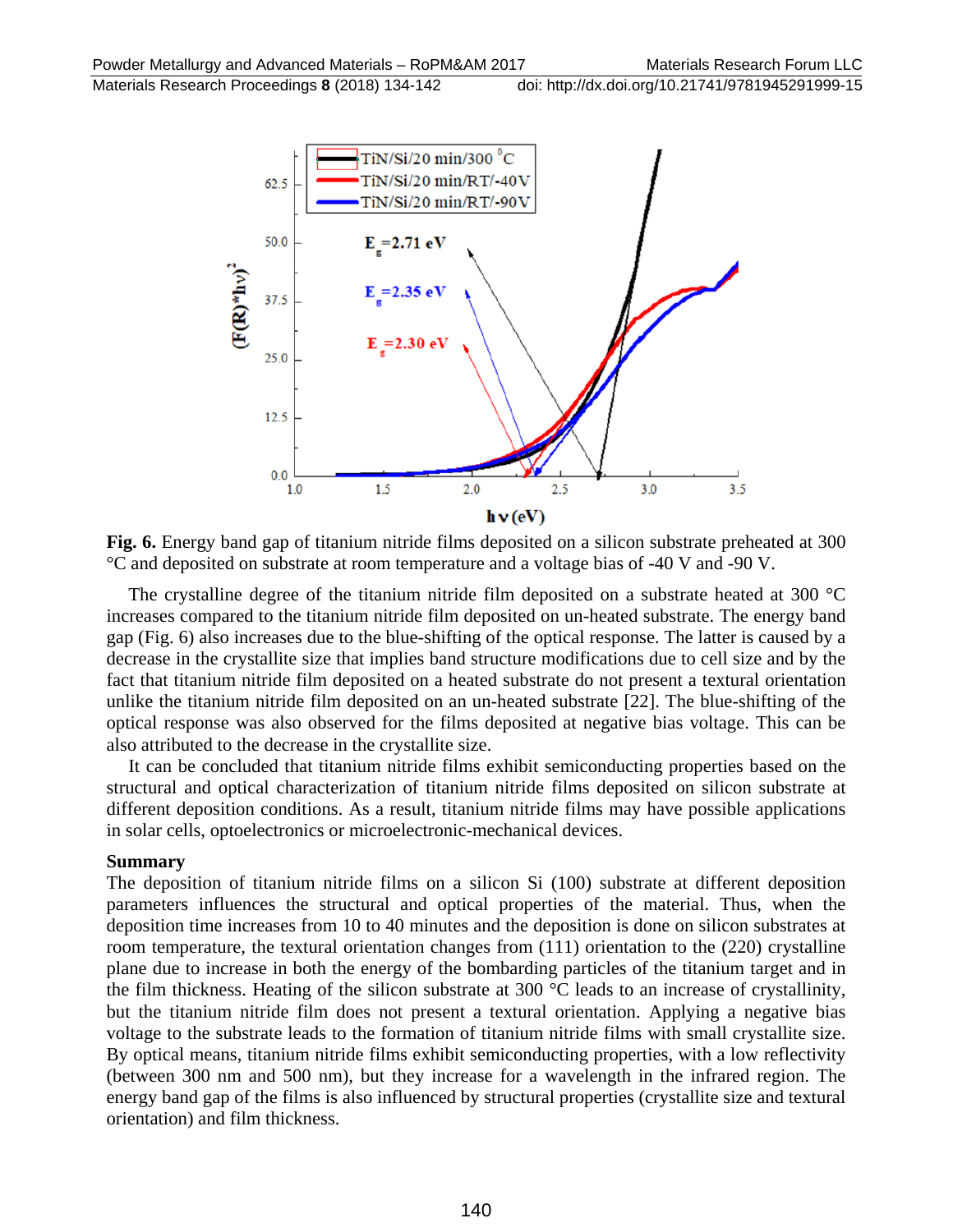# **Acknowledgement**

This paper is written within the TUCN Internal Research Project Competition 2015 "Elaboration and structural, tribo-mechanical and optical characterization of some nitride thin films for MEMS applications (NitriMEMS)" (C.I.5/1.2/2015). The Internal Research Project Competition is funded by the Technical University of Cluj-Napoca in order to support and encourage young teams in addressing new topics in priority research areas of the university.

# **References**

[1] P.J.J. Kelly, T. Vom Braucke, Z. Liu, R.D.D. Arnell, E.D.D. Doyle, Pulsed DC titanium nitride coatings for improved tribological performance and tool life (Report), Surf. Coat. Technol. 202 (2007) 774-780. https://doi.org/10.1016/j.surfcoat.2007.07.047

[2] H.Z. Durusoy, Ö. Duyar, A. Aydınlı, F. Ay, Influence of substrate temperature and bias voltage on the optical transmittance of TiN films, Vac. 70 (2003) 21–28. https://doi.org/10.1016/S0042-207X(02)00663-2

[3] K. Vasu, M.G. Krishna, K.A. Padmanabhan, Substrate-temperature dependent structure and composition variations in RF magnetron sputtered titanium nitride thin films, Appl. Surf. Sci. 257 (2011) 3069–3074. https://doi.org/10.1016/j.apsusc.2010.10.118

[4] V. Merie, M. Pustan, G. Negrea, C. Bîrleanu, Research on titanium nitride thin films deposited by reactive magnetron sputtering for MEMS applications, Appl. Surf. Sci. 358 (2015) 525–532. https://doi.org/10.1016/j.apsusc.2015.07.063

[5] X. Cao, T. Shao, S. Wen, Y. Yao, Micro/nanotribological and mechanical studies of TiN thinfilm for MEMS applications, Tribol. Trans. 47 (2004) 227–232. https://doi.org/10.1080/05698190490439076

[6] N.Y. Kim, Y.B. Son, J.H. Oh, C.K. Hwangbo, M.C. Park, TiNx layer as an antireflection and antistatic coating for display, Surf. Coat. Technol. 128 (2000) 156–160. https://doi.org/10.1016/S0257-8972(00)00574-0

[7] D.-R. Deng, T.-H. An, Y.-J. Li, Q.-H. Wu, M.-S. Zheng, Q.-F. Dong, Hollow porous titanium nitride tubes as a cathode electrode for extremely stable Li-S batteries, J. Mater. Chem. A 4(2016) 16184–16190. https://doi.org/10.1039/C6TA07221F

[8] D. Starosvetsky, I. Gotman, Corrosion behavior of titanium nitride coated Ni–Ti shape memory surgical alloy, Biomater. 22 (2001) 1853–1859. https://doi.org/10.1016/S0142- 9612(00)00368-9

[9] Z. Peng, H. Miao, L. Qi, S. Yang, C. Liu, Hard and wear-resistant titanium nitride coatings for cemented carbide cutting tools by pulsed high energy density plasma, Acta Mater. 51 (2003) 3085–3094. https://doi.org/10.1016/S1359-6454(03)00119-8

[10] S. Chinsakolthanakorn, A. Buranawong, S. Chiyakun, P. Limsuwan, Effects of titanium sputtering current on structure and morphology of TiZrN films prepared by reactive DC magnetron co-sputtering, Mater. Sci. Appl. 4 (2013) 689–694. https://doi.org/10.4236/msa.2013.411086